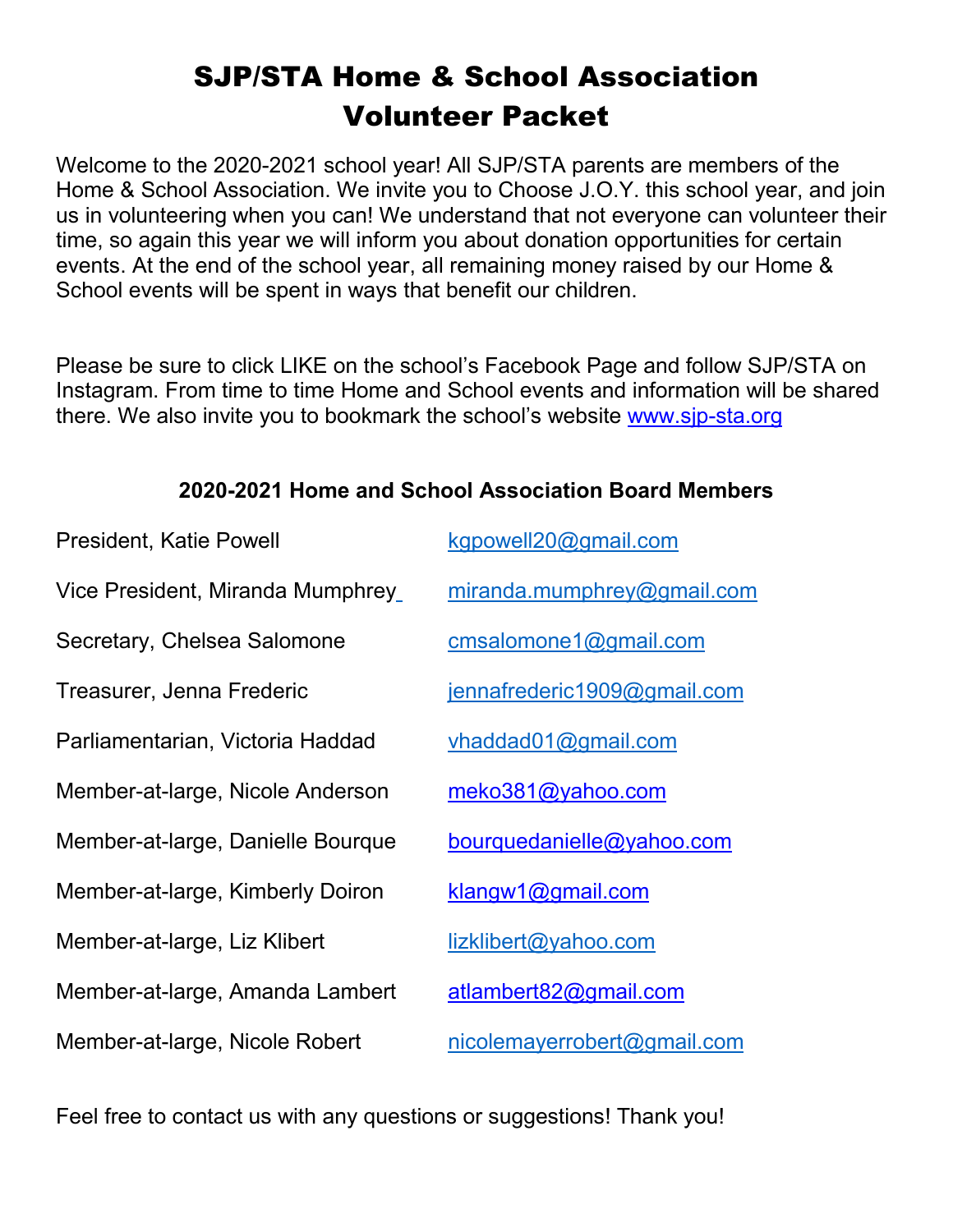### SJP/STA Home & School Association Sponsored Events and Volunteer Opportunities

#### **BINGO Night**

Family BINGO Night will be held at the SJP Community Center for PK-3<sup>rd</sup> grade families. Siblings are welcome, and students will have a chance to win prizes! BINGO cards are free, and refreshments will be sold. Volunteers are asked to help set up, give out BINGO cards, sell refreshments, and clean up. You can volunteer and play BINGO with your child.

#### **Community Partners Representatives (SJP&STA)**

One representative is needed in each homeroom to collect and count all Box Tops, Community Coffee Labels and Coke tops for your homeroom. Box Tops is transitioning to an app where receipts will be scanned instead of clipping them. We would like to encourage everyone to get the app so our school can continue to receive these extra funds. All Box Tops, Coke Tops, and Community Coffee labels brought to school by students in your child's class will be sent home to you. You will then be responsible for organizing, trimming, counting, and sending them to the Community Partners Chairperson.

#### **Brett-N-Brett Pep Rally (STA only)**

In December, a Pep Rally is held in the STA gym on the Friday of the Brett-N-Brett Basketball Tournament. Each STA Homeroom Representative as well as other volunteers are needed for face painting.

Face painting begins after lunch time, and the Pep Rally begins about 1:30pm.

#### **Cafeteria Volunteers (SJP&STA)**

Volunteers are needed on each campus daily to assist our cafeteria staff with serving food at lunch time. This is a perfect opportunity to see your child at lunch!

#### **Caring and Sharing Committee (SJP&STA)**

Parents are needed to be in contact with the Board of the Home & School Association. We need help in knowing when a member of our SJP/STA Family is in need or has something to celebrate. We don't want a family to be overlooked and your help is needed to reach everyone. This committee will also help with periodic surprises for the faculty in the lounge.

#### **Christmas Santa Event (SJP only)**

One Saturday in early December we will host a Christmas Event for children in PK-3<sup>rd</sup> grade and their siblings. Barberito Photography will be available at this event to take individual or family pictures with Santa. We will have shopping, games, and activities! We hope you skip the long lines at the Mall and join our school community for this fun event. Volunteers are needed to help set up, clean up, and help during the event.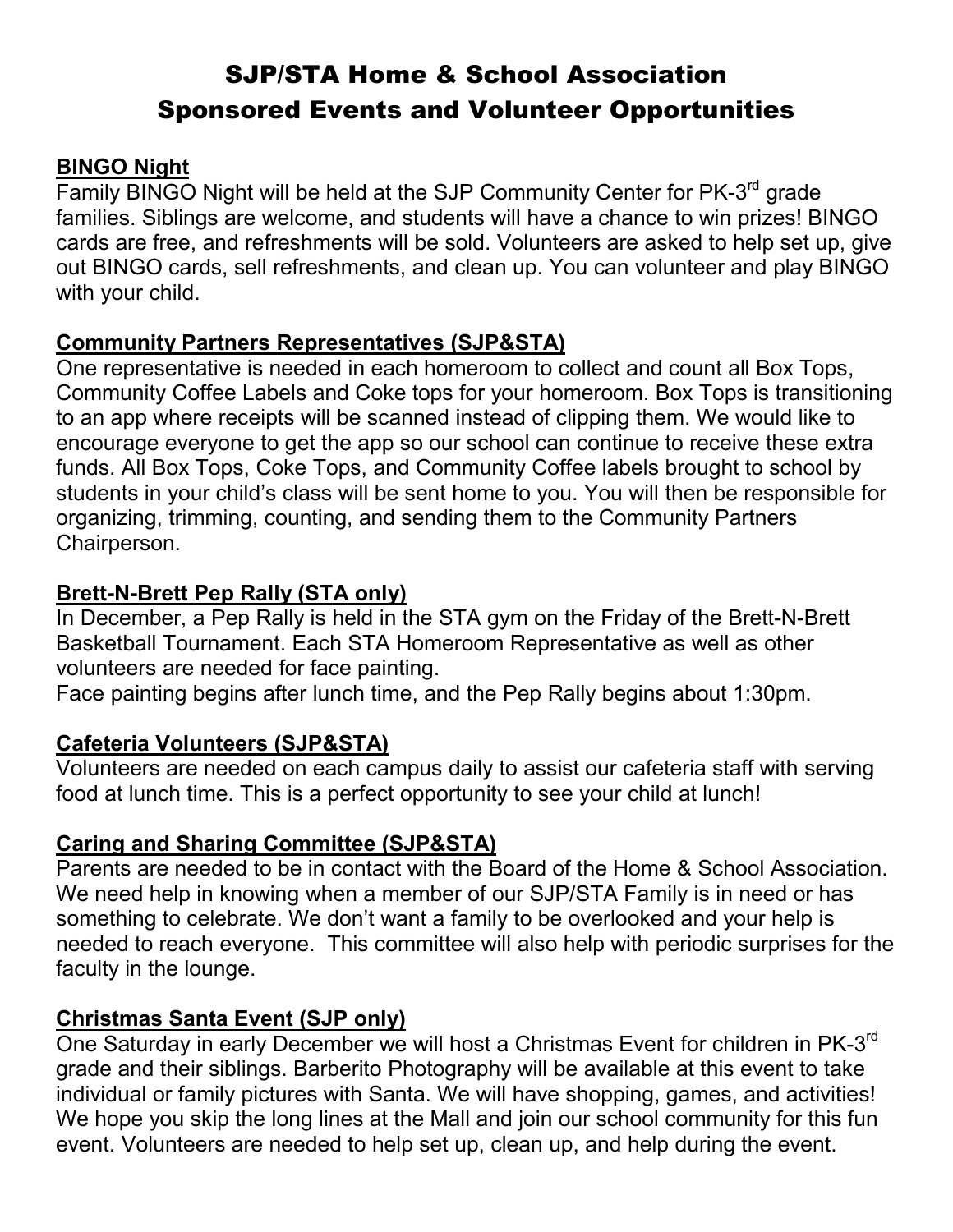#### **Concession Day (SJP&STA)**

Volunteers are needed on both campuses to help sell candy and drinks during recess time. Volunteers are asked to arrive early to set out items and clean up at the end.

#### **Cool Treat Day (SJP&STA)**

Volunteers are needed to fix the cool treats for the students on both campuses during lunch and recess time. Volunteers are asked to arrive early to set up and clean up after the event.

#### **Escape Room (STA)**

This is a new event this school year! Students will participate in a mystery solving game to escape from a locked room. Volunteers are needed to help set up, clean up and facilitate this night for students.

#### **Father/Daughter Dance (SJP&STA)**

This fun night will include games, dancing, and pictures. In alternating years this event is a Mother/Son event. Volunteers are needed to help with set up, clean up, games, and refilling refreshments during the event.

#### **Field Day (STA only)**

Volunteers are needed to set up, coordinate, and manage games all day at STA. Volunteers are also needed to serve refreshments and clean up at the end of the day.

#### **Fun Day (SJP only)**

Volunteers are needed to set up, coordinate, and manage games all day at SJP. Volunteers are also needed to serve refreshments and clean up at the end of the day.

#### **Grandparents Day (SJP&STA)**

Volunteers are needed to greet and direct grandparents around campus, as well as assist with set up, and clean up. These events are on separate days at each campus.

#### **Homeroom Representative Parents (SJP&STA)**

The Homeroom Parent for each homeroom is responsible for planning class parties and being a liaison between the homeroom teacher and homeroom parents. You will also be asked to share Home & School Association news with your homeroom parents from time to time. You will also be responsible for sitting with your class one day during Teacher Appreciation week. STA Representatives will be responsible for face painting at the Bret & Bret pep rally. **7th and 8th grade Representatives** will have a few extra duties that are outlined in the HRR packet that you will receive if you become the representative for your class. Feel free to join with another parent and be cohomeroom representatives!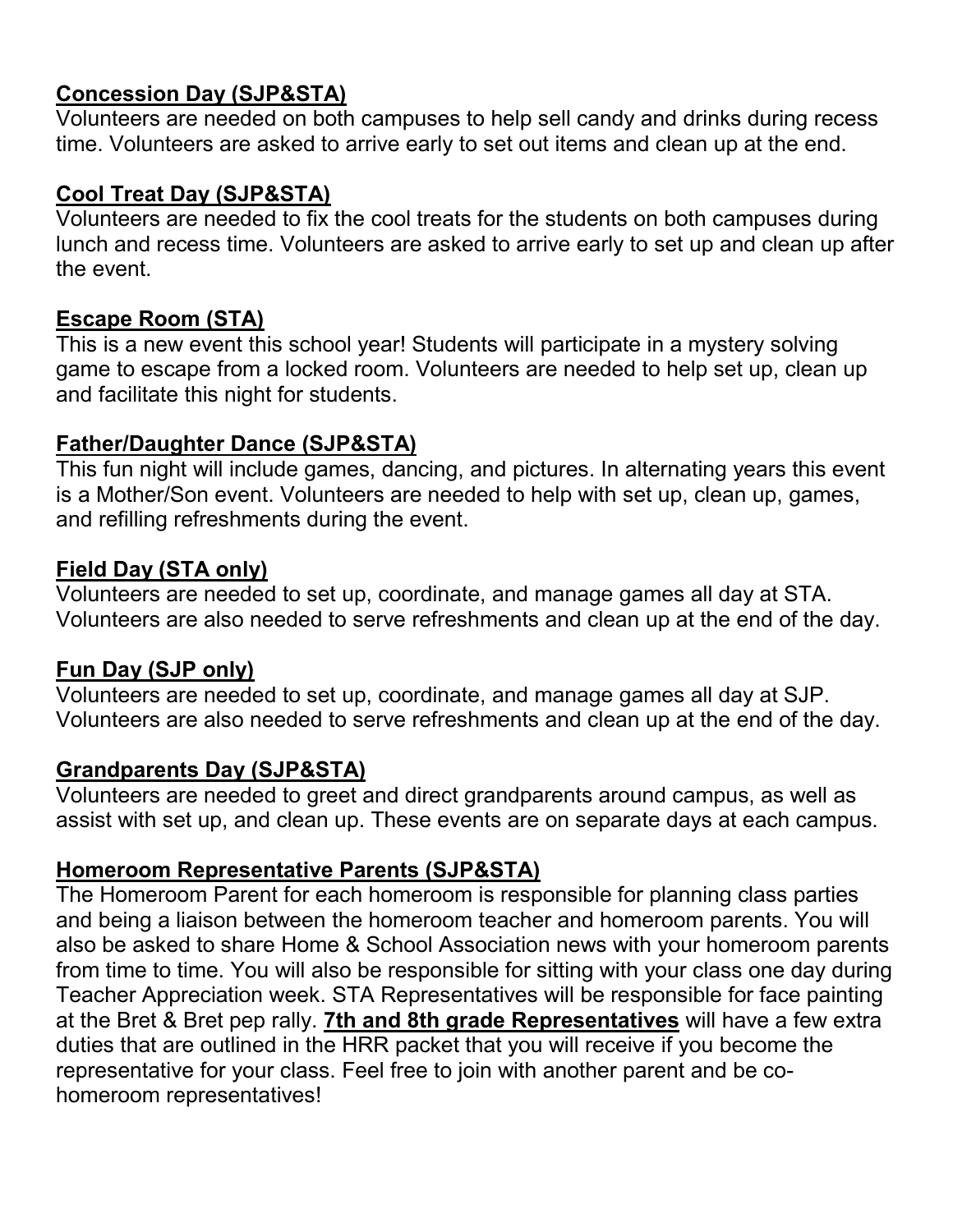#### **Parent Work Day (SJP only) THIS EVENT WILL NOT TAKE PLACE THIS YEAR**

Volunteers are needed on the SJP campus to help our teachers get organized for the year! Volunteers will sort construction paper, make copies, and tear pages out of workbooks.

#### **Picture Days (SJP&STA)**

Volunteers are needed to gather order forms from homerooms, help line students up for pictures, and assist the photographers.

#### **Warrior Bucks Day (SJP only)**

Warrior Bucks are earned for good behavior. SJP students may spend their Warrior Bucks on prizes and treats! Volunteers are needed to set up the prizes and treats, assist the students in selecting their items, and pick up after the event.

### **Thank you for your interest in our Home & School events. Please be on the lookout for our General Meeting Information that will be communicated via email this year.**

# **\*\*PLEASE NOTE: ALL VOLUNTEERS MUST COMPLETE THE REQUIRED PAPERWORK AND BE APPROVED TO VOLUNTEER BY THE OFFICE OF CHILD PROTECTION\*\***